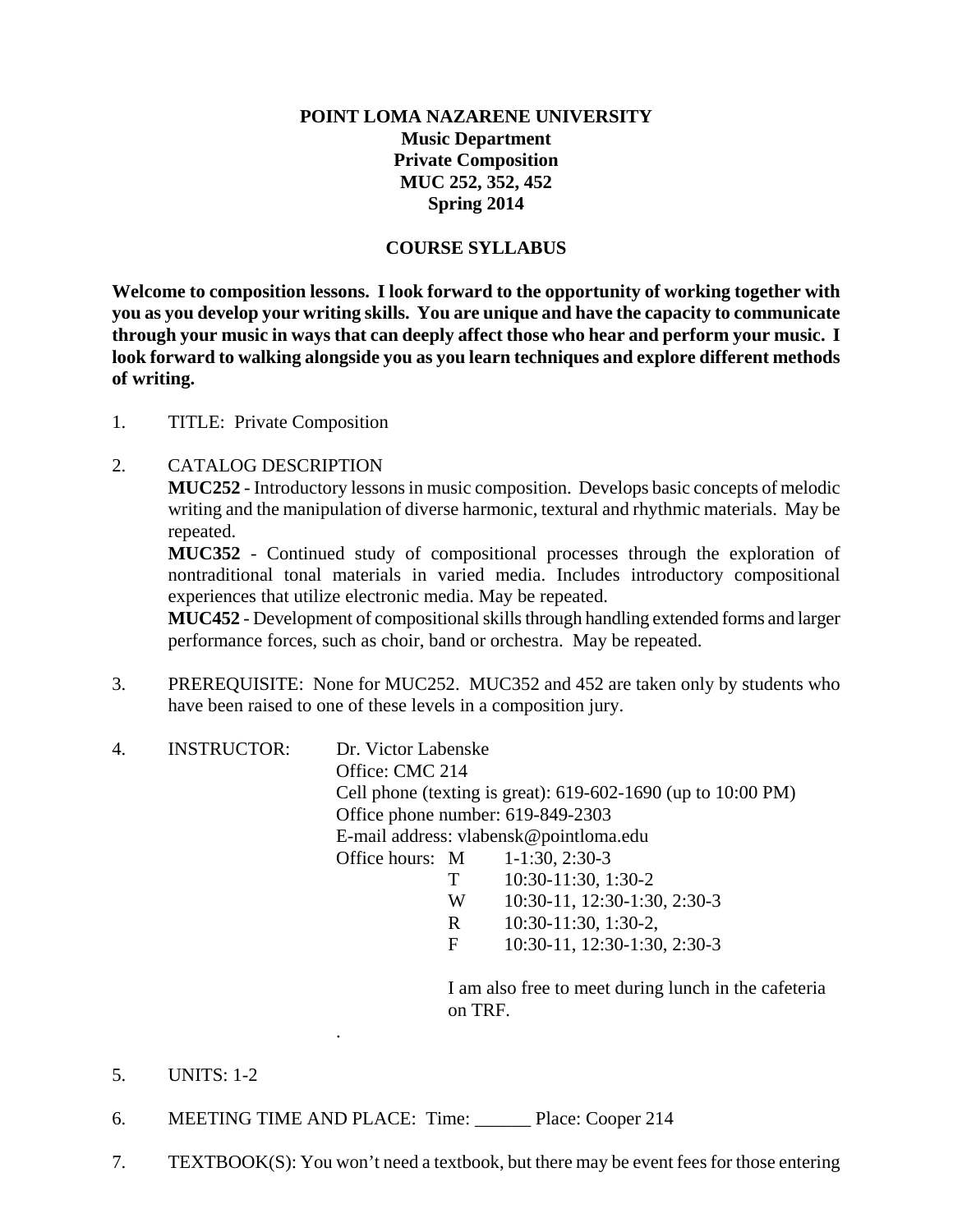competitions.

- 8. OTHER MATERIALS NEEDED FOR CLASS: Manuscript paper. Finale notation software is strongly recommended.
- 9. POSITION OF COURSE IN COLLEGE CURRICULUM: Private Composition is required of all composition majors, and is an elective for all other students.

### 10. STUDENT LEARNING OUTCOMES:

You will synthesize the following musical grammar and technical components with your own original thought as evidenced in your compositions; At a minimum for each area below, MUC252 first semester students should demonstrate preliminary skills; MUC252 second semester students should demonstrate basic skills, MUC352 students should demonstrate proficient skills. MUC452 students should demonstrate advanced skills in at least 3 areas as evidenced by the rubric completed by each faculty member at the jury.

- phrasing
- direction and climax
- harmonic process
- formal process
- notational accuracy
- expressive markings
- cohesive musical language
- philosophical/extra-musical connection
- idiomatic knowledge of instruments and voices
- 11. METHODS USED IN THE COURSE: In consultation with you, we will agree upon assignments for various compositional exercises and complete compositions. I'll offer help at each class period with musical/technical issues. You are encouraged to ask questions and to discuss any and all aspects of the compositional process.

# 12. COURSE REQUIREMENTS AND EVALUATION:

- **Weekly Grade** I'll average the 2 components listed below to determine a grade for each lesson after lesson #1.
	- o *Practice hours and days* 
		- You'll record the number of hours and the number of days you practice on the **assignment sheet** (available on eclass). *Upper division students may choose to individualize this requirement by adjusting or eliminating number of days.*
		- The days practiced (6 days/week =  $100\%$ ) will be averaged with the practice hours.
		- If you are registered for 1-unit, you need to practice a minimum of 4 hours per week, 6 days per week.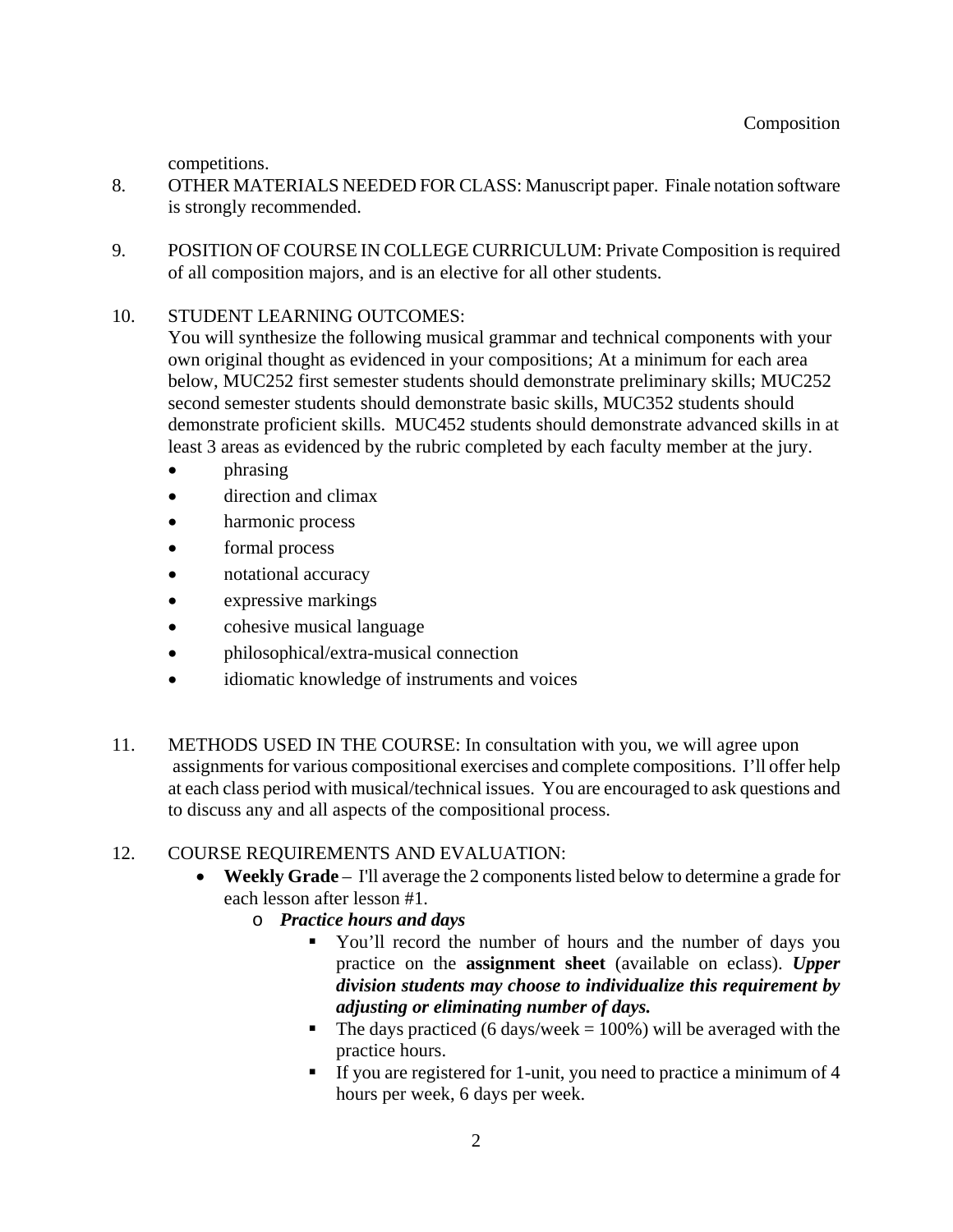- If you are registered for two units of credit, you need to practice a minimum of 8 hours per week, 6 days per week.
- Your recorded practice time should be on assigned composition work only.
- **Practice rooms are available by checking out a key at the music** office.
- o *Assignment sheet* Together, we will create an assignment sheet at each lesson; in consultation with you, I'll assign a grade for your progress on the previous week's assignments (bringing a hard copy and emailing a copy of your composition(s) in progress is required and will be part of your grade).

You'll earn points based on when you choose to bring me the assignment sheet.

- You'll receive the assigned score if you bring it to your lesson;
- if it's a day late, you'll receive 80% of the assigned score;
- $\blacksquare$  2 days late = 60%
- $\blacksquare$  3 days late = you will not earn any credit
- **additional grace: your practice hours will not be counted as late since you did them!**
- *Completing Compositions*

.

- o If you are studying for **1 unit,** you will complete **2 pieces (or 6 min. of music)** during the semester:
	- The **first piece (or first 3 min.)** by **week 8**.
	- The **second piece (or last 3 min.)** by **our last lesson (before finals week)**
- o If you are studying for **2 units, you** will complete **3 pieces (or 10 minutes of music) during the semester**:
	- The **first piece (or first 3 min.)** by **week 5**.
	- The **second piece (or next 3 min.)** by **week 10.**
	- The **third piece (or last 4 min.)** by **our last lesson (before finals week).**
- o You will receive 100% of the earned score for the weekly grade if you choose to complete the composition requirement by the due date. If you choose not to meet the requirement, the grade for that week will be 50% of the weekly grade earned that week. Subsequent weekly grades will be 50% until you have chosen to complete the composition requirement.
- o If you would like me to, I will complete a grading rubric for each piece after you complete it, in order to show you the kind of feedback you will receive at the jury. Just ask me to do this.
- *Composition forum* Forum enables you to hear each other's work.
	- o Forum is held on the following Wednesdays from 8:30-9:30 PM in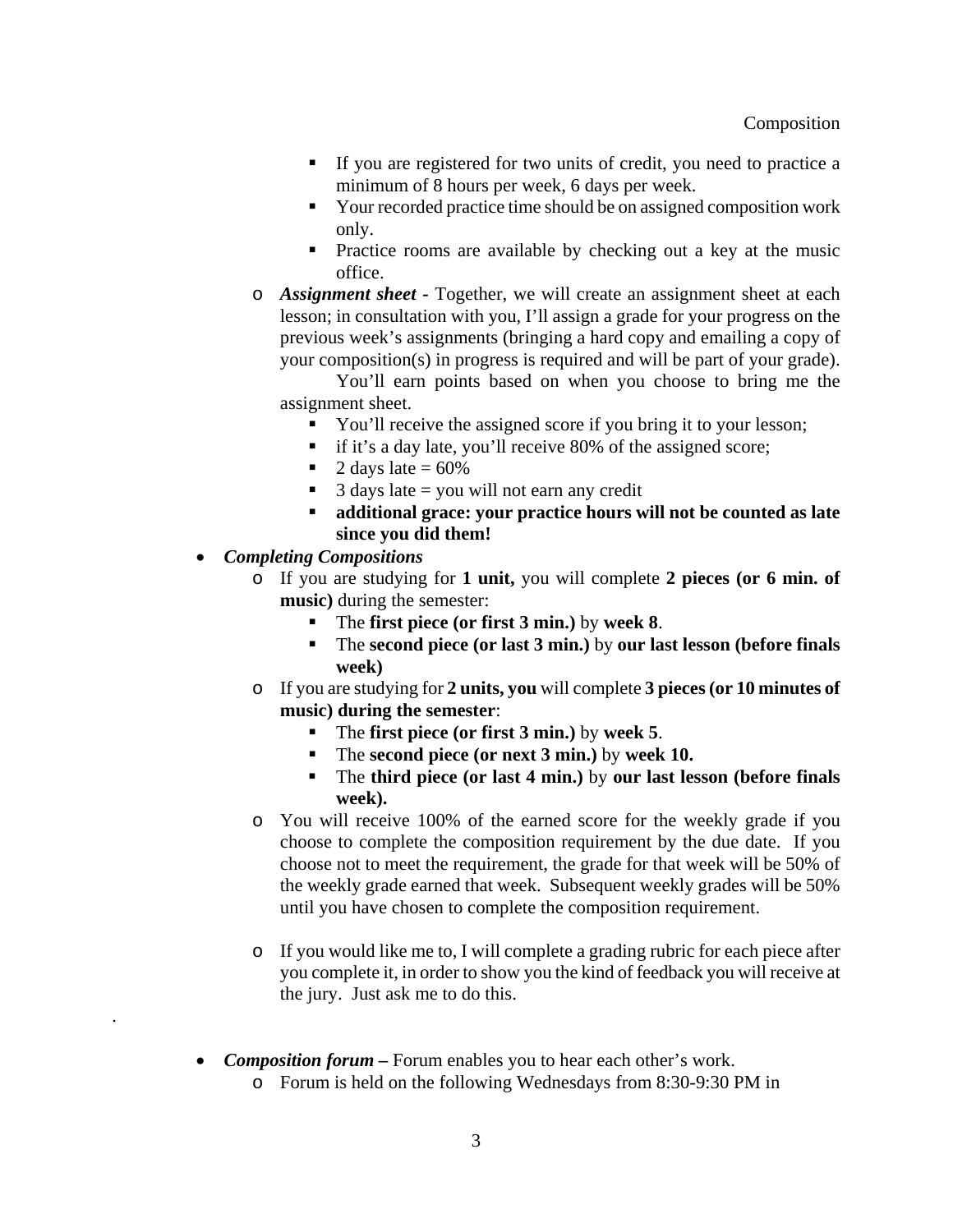# Cooper 116: *9/17, 10/22, 11/12 (we may try to schedule a trip to UCSD for a recital which can count for a forum as well)*

- o Attendance at the **ENTIRE CLASS** is required!
- o If you are registered for two-units, you will attend at least 3 forums.
- o If you are registered for one-unit, you will attend at least 2 forums.
- o Each missed forum will count as a missed lesson.
- o Music majors must perform on at least one forum.
- Performances Having your works performed prepare you for your recital and your future work as a professional composer.
	- o Student Recitals Each composition major must have an original work performed on a student recital once per semester. Failure to do so will count as two missed lessons. Please choose your performance dates at the first lesson. **Student Recital dates are 10/6, 11/3, 11/24, 12/8**
	- o Rehearsals Students must arrange at least one rehearsal before the performance. A rehearsal must be videotaped and brought to the following lesson for review with the instructor.
- *Competitions/Connecting with the Professional Community* We are sent to represent God's kingdom and PLNU in our world. Competitions also provide assessment by experts outside of our community.
	- o If you are a composition major at the 352 or 452 level you need to participate in a competition this semester (unless this is your first semester in this studio). Other composers may elect to participate. You may also choose to write a piece for a "call for scores" opportunity. An outstanding opportunities where our students have done well in the past is:
		- **MTNA Young Artists Competition**
		- **Piano Guild Composition Competition**
	- o If this is a requirement for you and you choose not to participate, it will count as a missed lesson.
- *Peer Review This assignment develops your critical thinking and analytical skills.* 
	- o Each composer will complete a peer review of another student's composition using the form provided on eclass.
	- o The peer review will count as 10% of the assigned studio grade.
	- o Peer review is due November 21. You will submit an electronic copy to Dr. Labenske and also discuss the review with both your reviewer and reveiwee.
- *Attendance* Attendance, as is obvious by the grading criteria above, is very important in private composition. According to the *Catalog*, whenever the number of accumulated absences in a class, for any cause, exceeds ten percent of the total number of class meetings, the faculty member has the option of filing a written report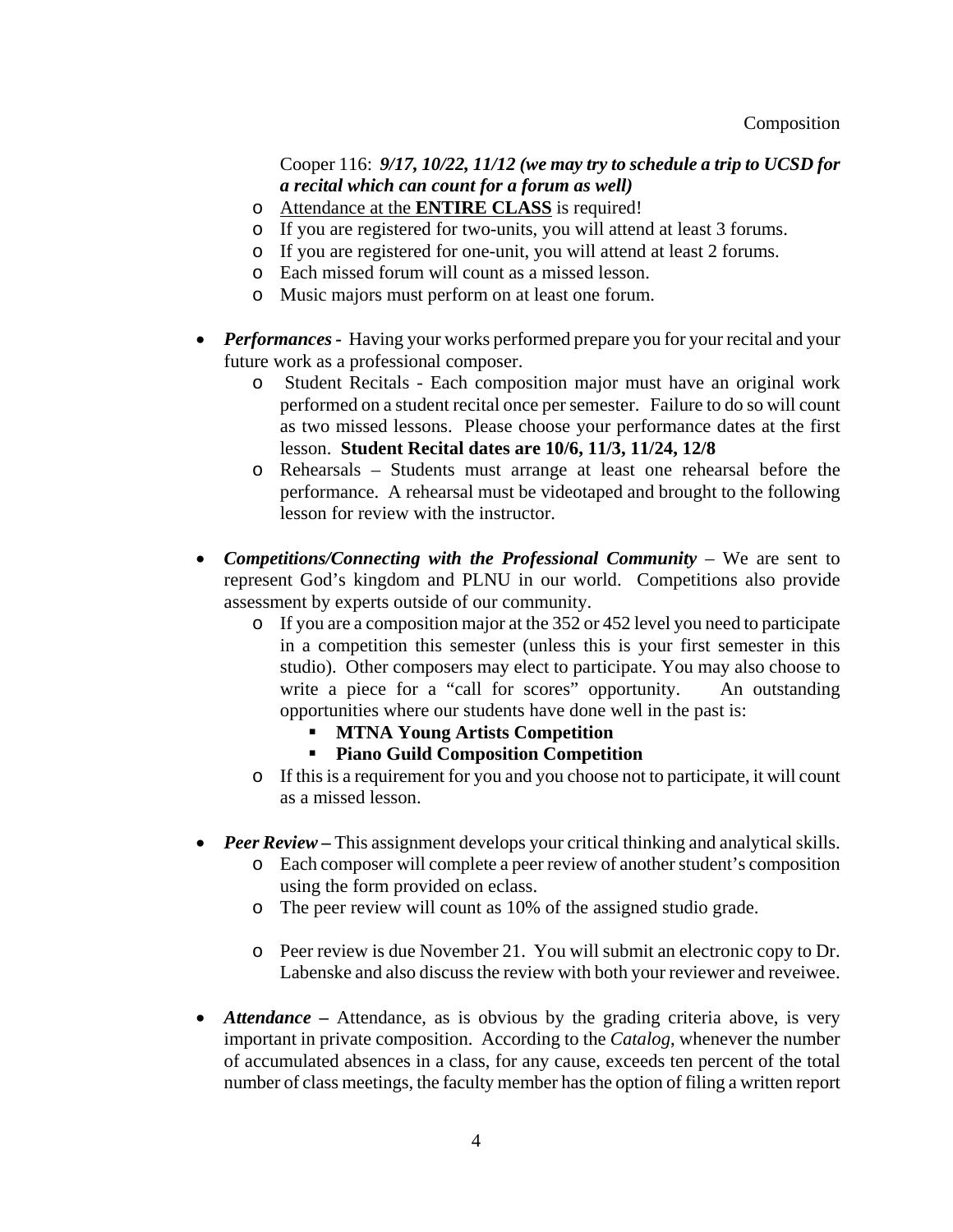to the Vice Provost for Academic Administration which may result in de-enrollment, pending any resolution of the excessive absences between the faculty member and the student. If more than 20 percent of the total number of class meetings is reported as missed (three weeks or longer in a semester-long course), the faculty member or Vice Provost for Academic Administration may initiate the student's de-enrollment from the course without advance notice to the student. For full details, see:

http://catalog.pointloma.edu/content.php?catoid=8&navoid=864#Class\_Attendance

- o Based on information above, here is a summary of what counts as absences?
	- $\blacksquare$  3 tardies = 1 absence
	- $\blacksquare$  missing composition forum
	- $\blacksquare$  missing your competition
	- $\blacksquare$  missing a required student recital performance
- o Here's grace: You will **not** be penalized for the first absence; this allows for a sick day or personal day (I suggest saving this absence just in case you do get sick).
- o If you are absent twice (two weeks of lessons) or have the equivalent of 2 absences (see forum, competition and performance guidelines above), you'll lose one letter grade
- o If you are absent 3 times (3 weeks of lessons or the equivalent), you'll lose 2 letter grades.
- o I don't make up any lessons. But, you may change lesson times with someone else on a week you need to be absent.

# *Jury exam*

- o The jury is usually Wednesday or Thursday of finals week.
- o Composition majors are required to take a jury at the end of each term according to the requirements in the catalog.
- o Failure to take a required jury will result in course failure.
- o The final grade I assign must be no more than one grade higher or lower than the jury grade.
- o The composition jury will consist of a submitting all three compositions completed this semester (two compositions for students studying for 1 unit).
- *Grading scale -* The following percentage scale will be used in figuring grades:
	- $93-100% = A$
	- $90-92\% = A$
	- $87-89\% = B +$
	- $83-86\% = B$
	- $80-82\% = B$
	- $77-79\% = C +$
	- $73-76\% = C$
	- $70-72\% = C$
	- $67-69\% = D+$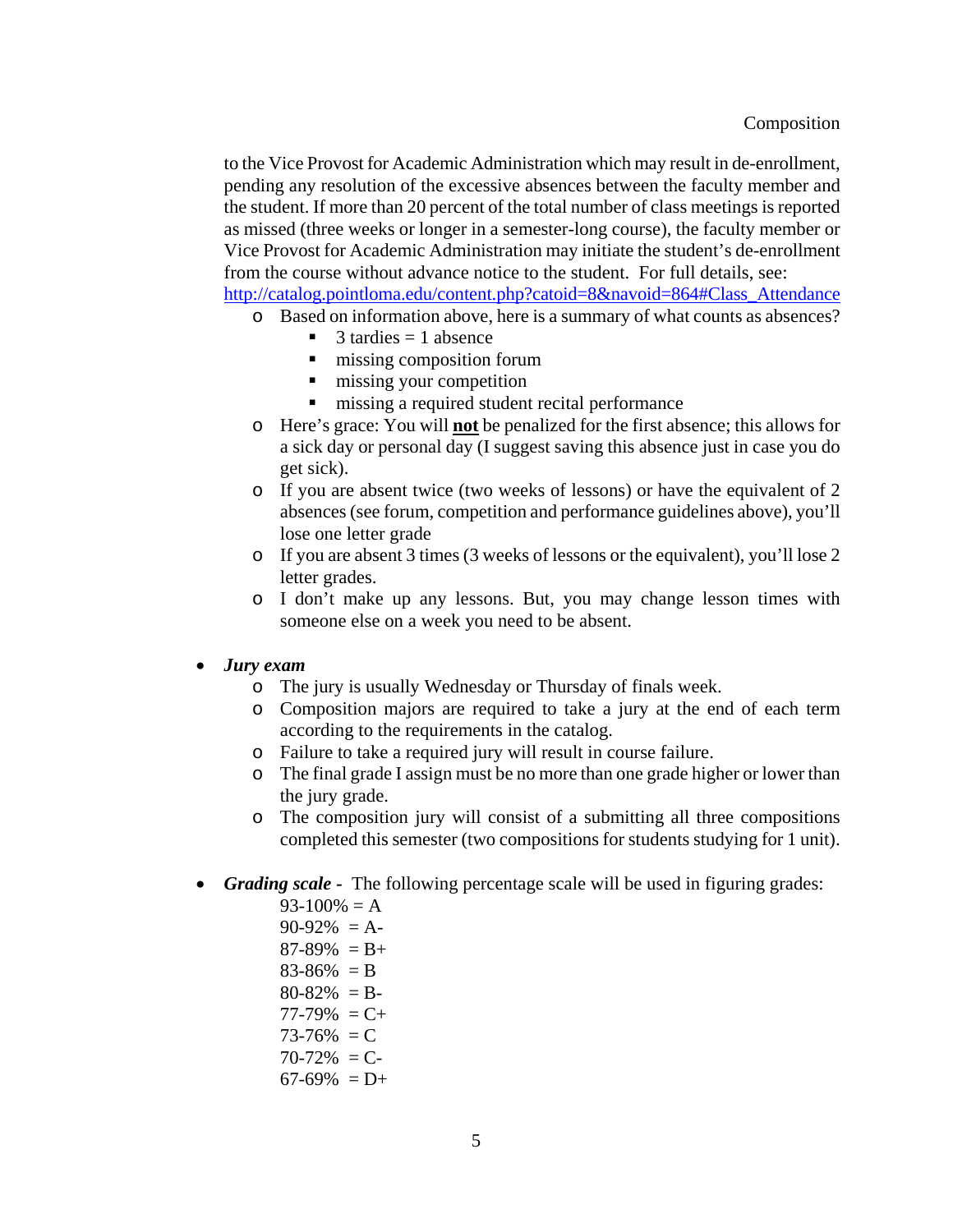$63-66\% = D$  $60-62\% = D$  $0-59\% = F$ 

#### **Academic dishonesty may result in course failure.**

#### **Expected work at each level is indicated below:**

- 252 (first semester/unit) exercises in phrasing, form, progression, introduction to 12-tone; projects including a piano piece and an art song
- 252 (2nd semester/unit) –movements around 5 min. in length; small ensembles including string quartet, woodwind quintet; brass quintet; vocal music
- 352 continuation of small ensembles not used in 252. Exploring non-tonal and non-traditional writing; electronic media; mixed ("Pierrot") ensemble; longer movements, with a final 352 project approx. 10 minutes in length.
- 452 longer works and larger forces (orchestra, concert band); continued exploration of non-tonal and non-traditional writing.
- 13. CLASSROOM ATTIRE: Thank you for trying to help those around you focus on their work by dressing in a way that you believe would be pleasing to Christ.
- 14. ACADEMIC ACCOMMODATIONS. All students are expected to meet the standards for this course as set by the instructor. However, students with learning disabilities who may need accommodations should discuss options with the instructor during the first two weeks of class and provide approved documentation and verification of need. The Academic Support Center is available to students for a variety of tutorial needs.
- 15. FERPA POLICY: In compliance with federal law, neither PLNU student ID nor social security number should be used in publically posted grades or returned sets of assignments without student written permission. This class will meet the federal requirements by (each faculty member choose one strategy to use: distributing all grades and papers individually; requesting and filing written student permission; or assigning each student a unique class ID number not identifiable on the alphabetic roster.). Also in compliance with FERPA, you will be the only person given information about your progress in this class unless you have designated others to receive it in the "Information Release" section of the student portal. See Policy Statements in the undergraduate student catalog.
- 16. INSTRUCTOR AVAILABILITY: The instructor will be available during the office hours listed on page 1. Making an appointment when possible will be appreciated. Other times are available as needed.

#### 17. BIBLIOGRAPHY

Dallin, Leon. *Techniques of Twentieth Century Composition; A Guide to the Materials of Modern*